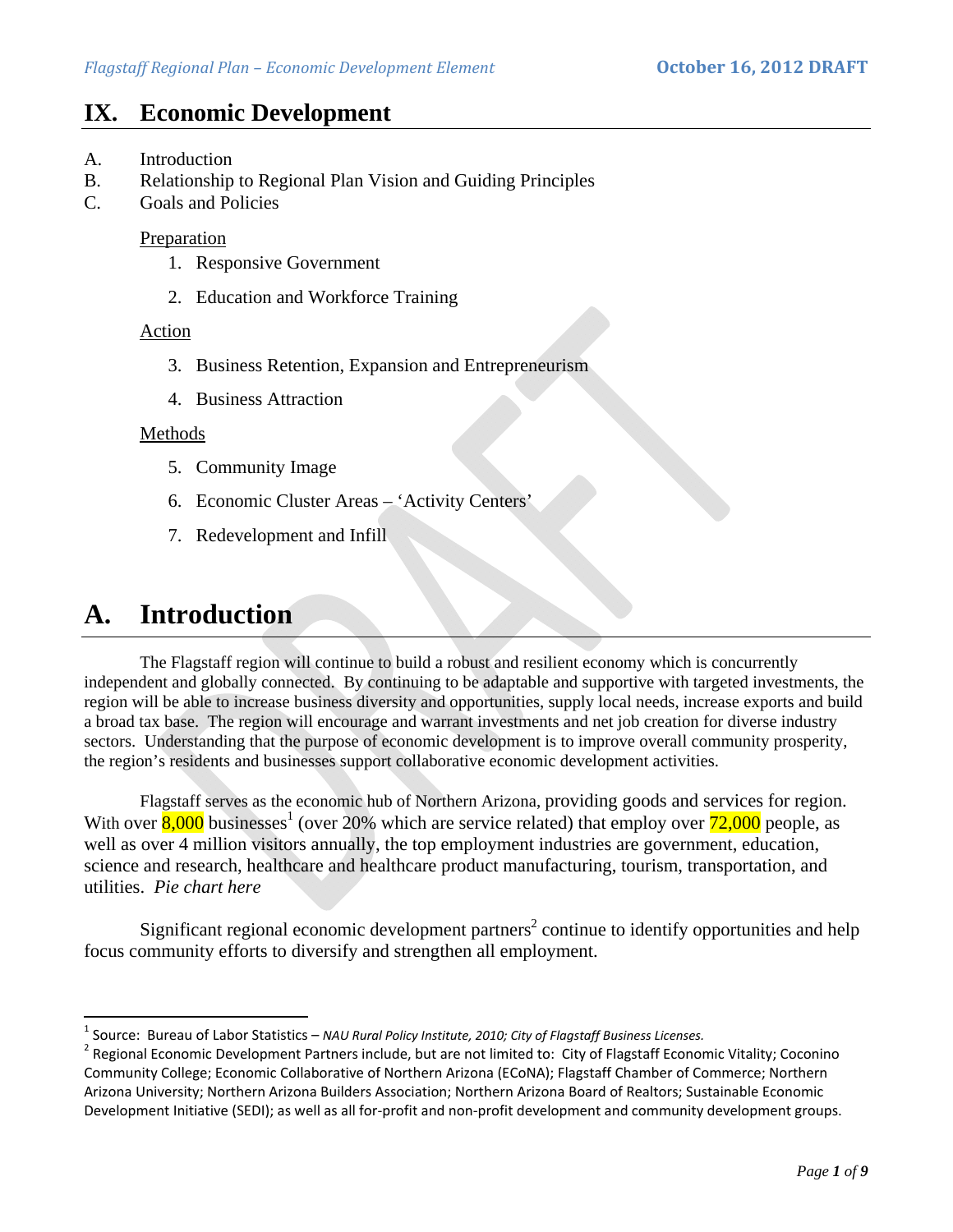### *Flagstaff Regional Plan – Economic Development Element* **October 16, 2012 DRAFT**

 Flagstaff recognizes the biggest **opportunities** for job prosperity are within the current growth sectors of: bioscience, astronomical sciences, earth and life sciences<sup>3</sup>, advanced manufacturing, innovation and technology, software and digital, forest restoration and forest products, professional services, construction services, health care and medical services, engineering and architectural services, alternative energy production<sup>4</sup>, outdoor recreation, agriculture and regional food, telecommunications, as well as the expansion of knowledge-based, creative and cottage industries, as well as emerging and future sectors and technologies. Growth potential is seen in industrial / logistical warehousing and multi-modal transportation facilities. The current transportation links of major interstate, rail and air routes puts the Flagstaff region central to huge metro markets.

The Flagstaff region provides global, national and regional entrepreneurs with the lifestyle premium of quick access to vast open spaces with a diverse social and community culture for leisure, art and recreation pursuits. Due to its geographically remote location, the region requires economic security and self-sufficiency in the way of: a responsive education system to effectively train a workforce for future needs; industrial land served by infrastructure; efficient communication and high-speed internet; a culture of healthy idea-exchange; accessible housing options; efficient transportation; and protection of the existing high-quality of life.

This element is focusing on these **THREE priority areas of public investment:** 

- 1) Maintaining and expanding **infrastructure** to support and promote economic development
- 2) **Concentrating development** for higher efficiencies, and
- 3) Maintaining and enhancing our **community's image**.

**What is the role of the Regional Plan in community Economic Development?** 

The Regional Plan provides the community VISION which encourages business and job creation by guiding the use and conservation of community resources, and gives direction for sound public investment which supports economic growth. This vision is articulated in words and maps.

# **B. Relationship to Vision and Guiding Principles**

The region's economic resilience is promoted by the entrepreneurial, intellectual, environmental, and social vitality<sup>5</sup> of its citizens. Increased job opportunities, job diversity and an increase in the 'livability index' is the result of smart growth through quality development, preserving this unique sense of place, and celebrating the innovative spirit. The following goals and policies are intended to promote a yearround resilient economy.

<sup>&</sup>lt;sup>3</sup> Source: Northern Arizona University Rural Policy Institute: Location Quotient / Economic Trends.<br> 4 Alternative Energy Production – wind farms and commercial solar energy production; http://www.realazcorridor.com/ ; http://www.ses.nau.edu/pdf/SmithAzPolicy.pdf ; Coconino County's Alt. Energy Production growth----.<br><sup>5</sup> Social vitality is the 'invigoration' or 'continued and increased activity' of the citizens, cultural activities and c

engagement (such as voting). Similar to 'community vitality' – the overall well‐being of the residents.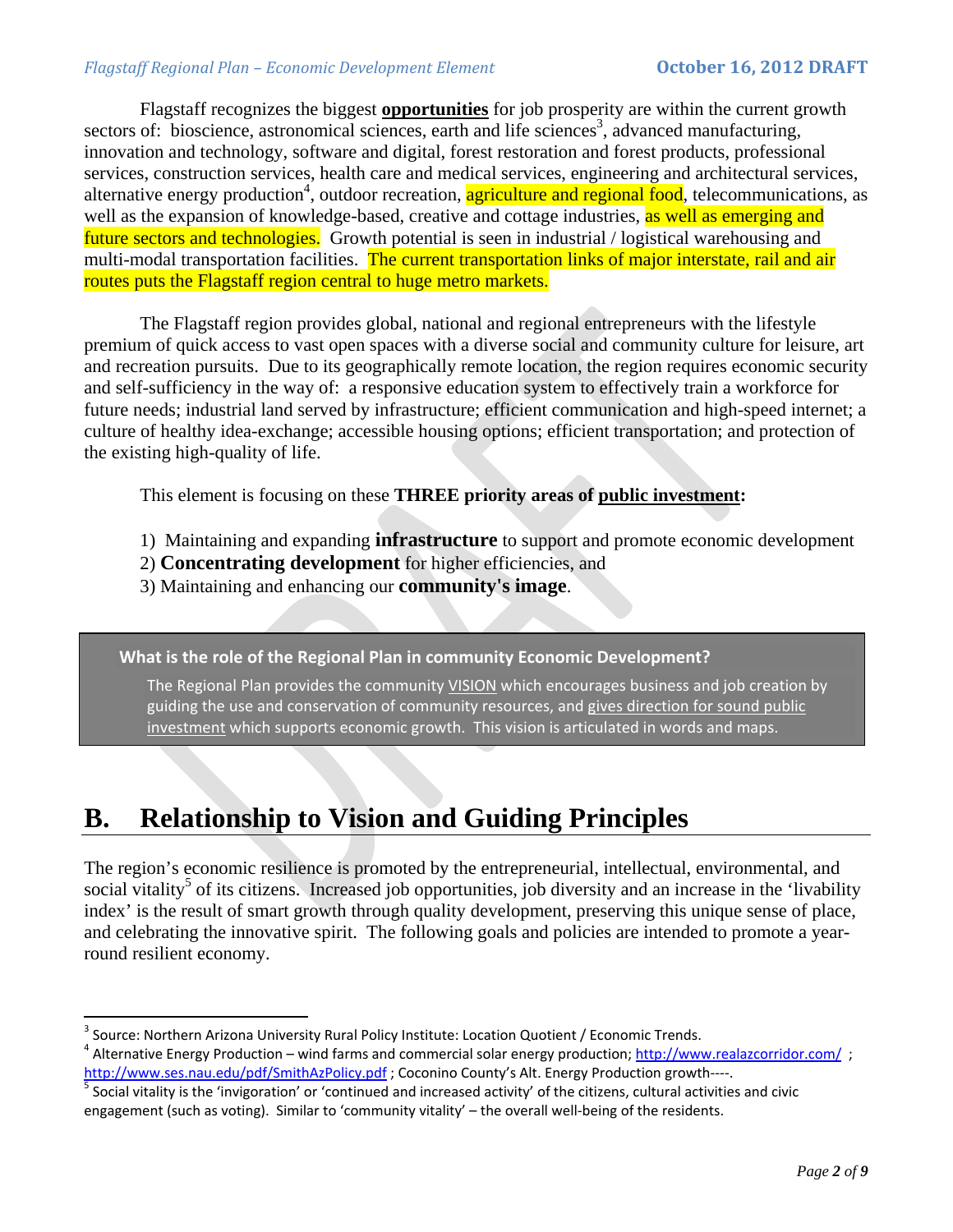# **Goals and Policies**

*<i>Property of the contract of the contract* 

# **1. Responsive Government**

 A responsive government is one that goes beyond providing basic services; it understands the community vision and develops policies and procedures to create a healthy and sustainable business environment. Good government processes lead to transparency and consistent decision making. This is attractive to the businesses of tomorrow looking for a particular quality of life. Governing agencies can collaborate with regional economic development partners and use available economic development tools to identify ways to advance targeted investments in infrastructure, private investment, create jobs and better planned new development. This leads to overall increased community prosperity.

The Economic Development element takes into account that the future may hold a declining, steady-state, or growing economy, and that the Flagstaff region does not work or act alone, but influences and is influenced by this greater context of the global community.

# **Goal ED.1 Transparent, expeditious and predictable government processes will create a healthy environment for business.**

Policy ED.1.1 – The City and County government bodies are committed to maintaining and establishing new public-private partnerships to spur economic development.

Policy ED. 1.2 – Steadily improve access to easily understandable public information.

Policy ED. 1.3 – The City and County will facilitate the development process by providing an accurate and up to date procedural guide for development, available on-line and in print form.

Policy ED 1.4 – Use economic best practices to promote quality and fiscally sound projects.

Policy ED. 1.5 – Local governments and the surrounding sovereign tribal nations are encouraged to collaborate on mutually beneficial economic development initiatives.

Policy ED 1.6 – The region will work towards developing a redundant telecommunications system.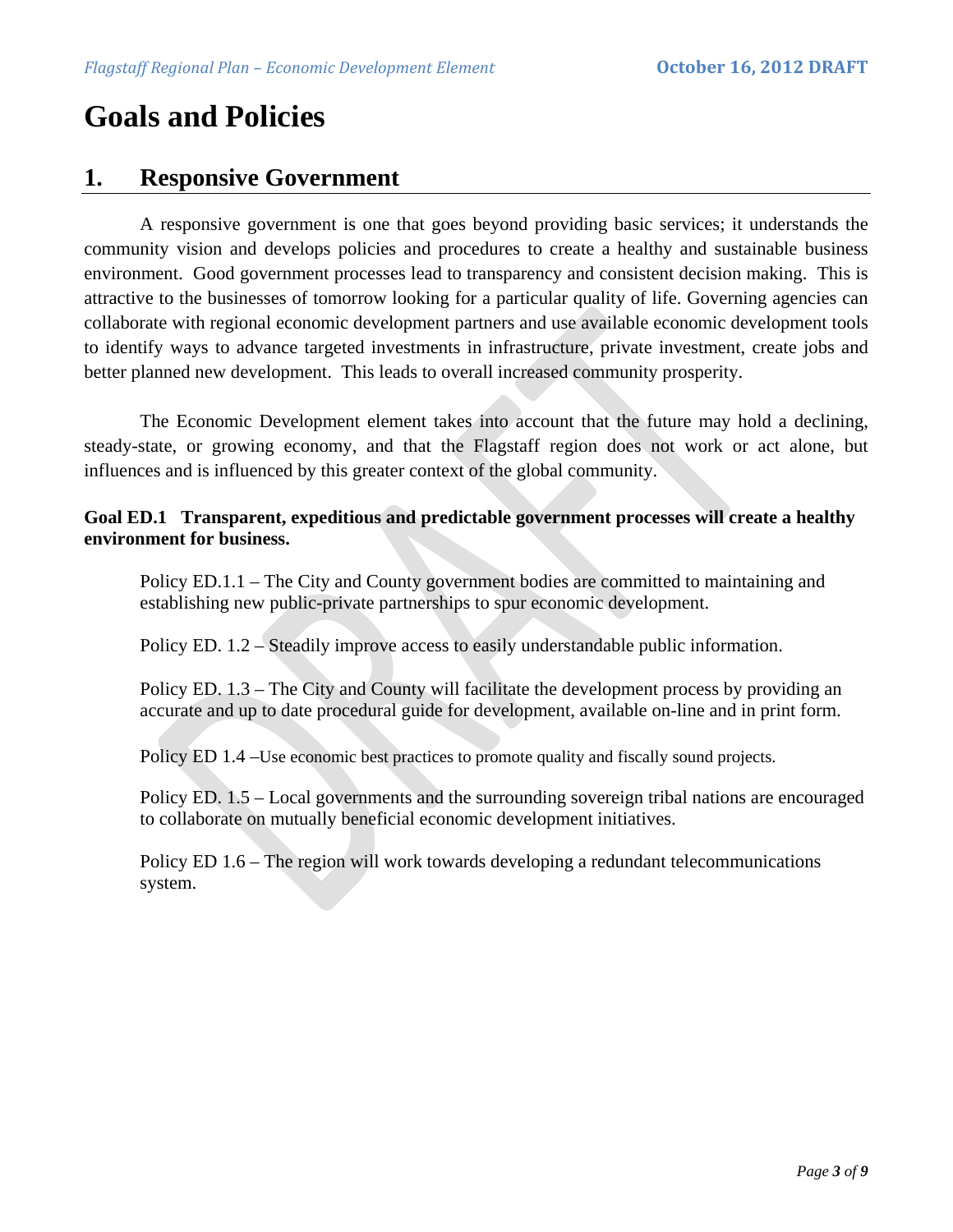# **2. Education and Workforce Training**

 Flagstaff can brag of its highly educated population *(39.4% hold university degrees;*  compared to the national average of 24.4%)<sup>6</sup> and responsiveness to workforce training. Tomorrow's workforce will focus on research / development and innovative thinking. Therefore, regional efforts for education and training should provide for the full range jobs, including all service industries, vocational training, high-tech, customer service, innovative thinking, and creative problem-solvers. A wellestablished labor force is essential in attracting a new business, as it is a primary factor in determining a new business location as well as a local business' ability to expand. A well-trained, well-compensated, and diversified labor force contributes to a healthy local economy and positive community image; as well as helping to contribute to the needs of duel income families. *See Appendix J – Workforce Continuum and largest employers.*

As quality employers and employees demand high-quality K-12 / Pre-school through university education for their children and future workforce, the region's educational institutions can incorporate **S**cience and **T**echnology interpreted through **E**ngineering and the **A**rts, all based in **M**athematical elements (STEAM). High quality educational opportunities at all levels are essential to sustain a healthy, diverse economy through the Science, Technology, Engineering and Mathematics (STEM) Initiative, and support Flagstaff as America's first STEM community.<sup>7</sup>

# **Goal ED.2 – Support and encourage an excellent educational system which promotes critical thinking and job training programs at all levels.**

Policy ED.2.1 - As industry sectors emerge and grow, regional workforce development partners will take a proactive role by preparing the local labor force for current and future workforce needs.

Policy ED 2.5 – Support collaborative workforce training efforts between Coconino Community College, Northern Arizona University, and regional economic development partners with the regional employer's needs. *See Appendix H – Workforce Training Resources*

Policy ED.2.2 - Encourage efforts to provide a full range of high-quality educational opportunities for all residents and for life-long learning.

Policy ED.2.3 – Promote the success of pre-school through university education including science & technology, the liberal arts, and entrepreneurship.

Policy ED.2.4 – Promote Science, Technology, Engineering and Mathematics Education at all levels.

 $^6$  2010 Census<br><sup>7</sup> Insert Mavors Proclamation language here. 2012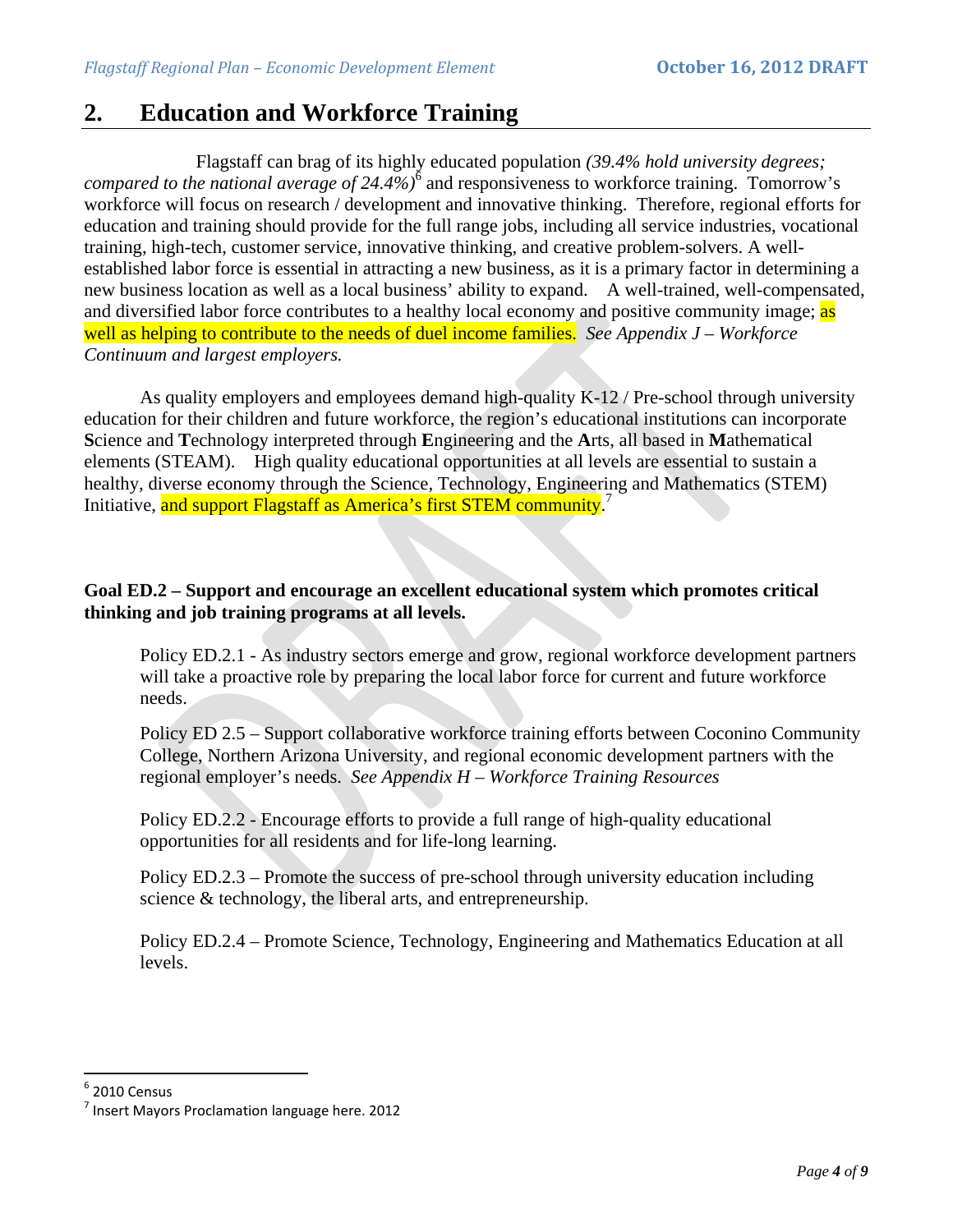# **3. Business Retention, Expansion & Entrepreneurship**

 The Flagstaff region is home to businesses with healthy national and international markets, providing thousands of jobs to the community. Equally important, over 55% of the region's businesses are independent owner-operated businesses. Flagstaff's diverse businesses are essential to the region's economy, providing jobs for economic stability, opportunities for youth, and opportunities for innovation and research. Small businesses are often the output of great entrepreneurial ideas, retaining and expanding these innovation companies is paramount to Flagstaff's economic health and resilience. Manufacturing, healthcare, education, tourism, research and development, arts and culture, as well as forestry, agriculture and utilities all contribute to the economic health of the region. *See Appendix I – Employment and Wages to compare industry sectors.*

### **Goal ED.3 - The regional economic development partners will support the start-up, retention and expansion of existing business enterprises.**

Policy ED.3.1 - Regional economic development partners will continue proactive programs to foster the retention and expansion of existing enterprises in the community.

Policy ED.3.2 - Support and promote the diversification and specialization of the tourism sector, with heritage-, agri-, eco-, and adventure-tourism.

Policy ED.3.3 – Strengthen the arts, culture and education sectors as important economic drivers in the community.

Policy ED.3.4 - Support plans, programs, and capital expenditures to stimulate the investment of private capital in the existing commercial areas for all industry sectors.

Policy ED.3.5 – Take advantage of federal, state and local incentives available for business retention and expansion efforts.

Policy ED.3.6 - Advocate the economic sustainability and growth of businesses with opportunities for transitional commercial space, leased space and property ownership.

Policy ED3.7 – Foster entrepreneurialism and start-up businesses in sectors which demonstrate considerable growth potential with incubator programs.

Policy ED 3.8 – Support and encourage regional agriculture.

Policy ED 3.9 - Protect existing business and industrial areas from encroachment of incompatible or non-complimentary uses that would threaten their viability or ability to continue to operate. *\*New policy from Boise Plan – at the suggestion of the Economic Vitality Staff. Planning Staff "here or Land Use?"*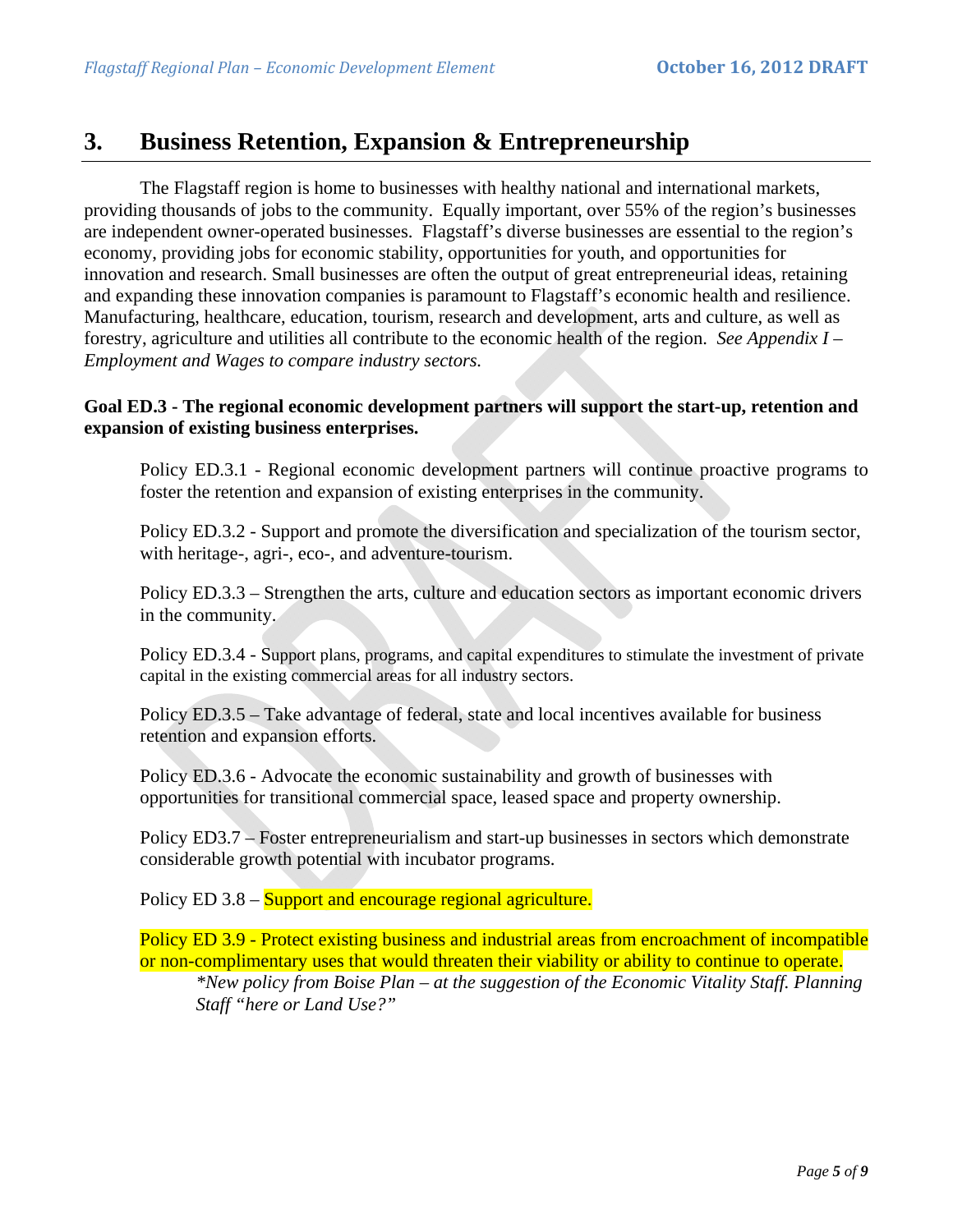# **4. Business Attraction**

 The Flagstaff region emphasizes a diverse local economy, welcoming all industry sectors to help create a strong economic base. Strategic recruitment of targeted industry sectors will expand and diversify the economic base, benefiting the community as a whole. Economic development partners will work together to develop and manage a strong, singular marketing message. Public private partnerships are needed to invest in the necessary infrastructure. Attraction efforts should focus on Flagstaff's current growth sectors and emerging technologies.

#### **Goal ED.4 – Support efforts to recruit new businesses and industries compatible to the region.**

Policy ED.4.1 –Publicize all developable property, with property owner's consent, within the region with an understanding of infrastructure needs and zoning.

Policy ED.4.2: Land use and development within the (Urban Service Boundary / Urban Growth Boundary) will promote variety and flexibility in development options.

Policy ED.4.3 - Facilitate regional economic development by participating in cooperative ventures throughout the Northern Arizona region.

Policy ED.4.4 - Identify and support community resources which assist new businesses, such as workforce development, marketing, building processes, venture capital, financing, and management. *See Appendix H.e – Community Business Support Services*

Policy ED.4.5: In an effort to promote the sustainability of resources, the City will encourage all new and expanded commercial and industrial development to be energy and water efficient.

Policy ED.4.6 – Develop Specific Area Plans for targeted industrial / business park land, which has been identified as major employment centers in the Regional Plan.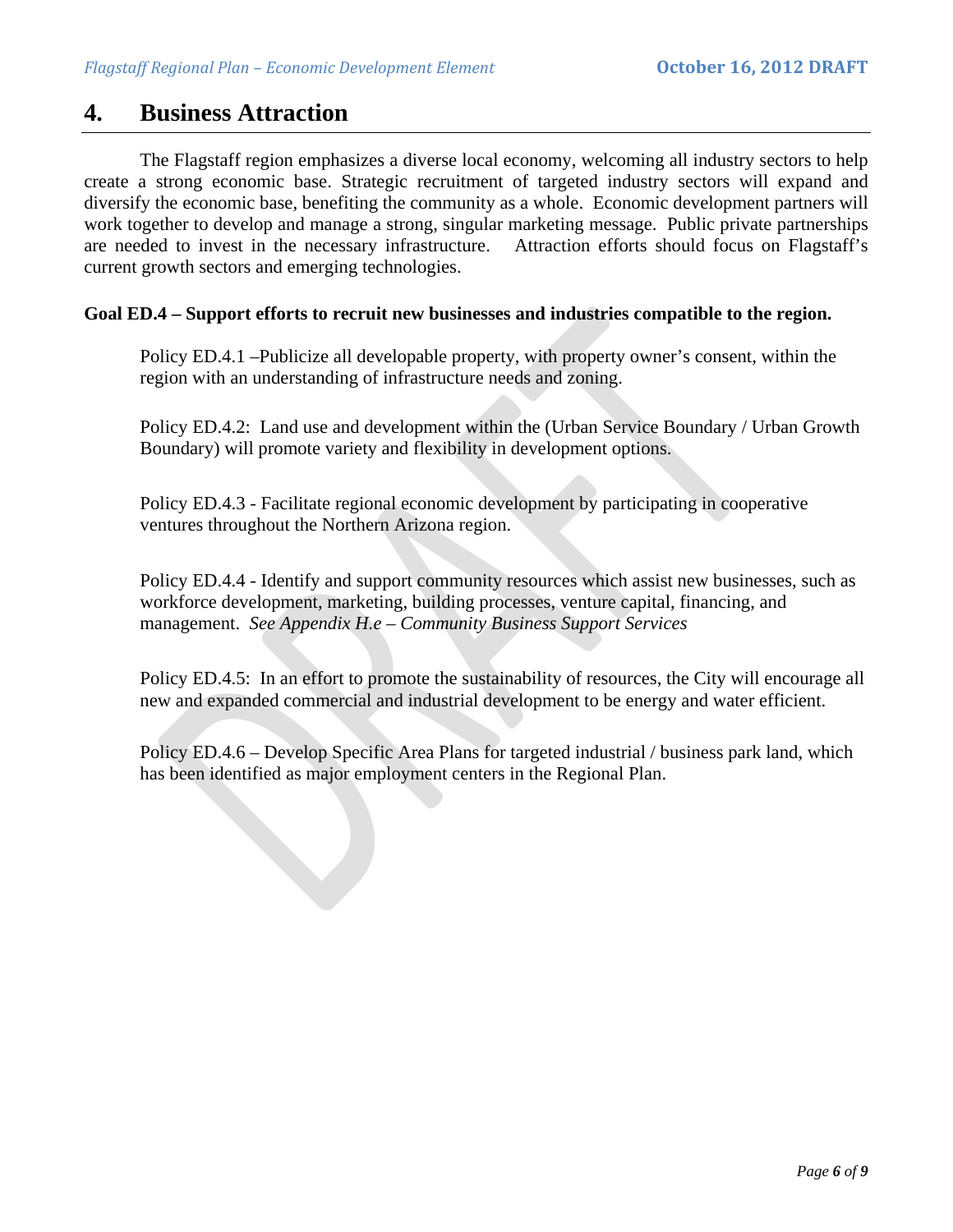# **5. Community Character**

 Visitors, employees and businesses are attracted to a community which values its surrounding natural beauty, unique cultural heritage, and built environment. The image presented by a community can determine the location decision of a new or relocating business. Existing businesses are more likely to expand and reinvest in a community with a positive self-image and a strong sense of civic pride. Cities which invest in beautiful streets, public spaces, architecture and maintaining the natural and built environment foster and encourage private investment.

### **ED Goal ED.5 – Flagstaff will continue to promote and enhance its unique sense of place as an economic development driver.**

**Policy ED5.1** – Support planning, design and development that positively contributes to the community image with flexibility and creativity.

**Policy ED5.2** - Coordinate and manage community branding to effectively position the region for global marketing.

**Policy ED5.3** – Leverage the region's assets of history, culture, natural environment, educational and scientific facilities as an economic development tool.

**Policy ED5.4** – Invest in attractive community gateways, main corridors and public spaces to draw the business and workforce the region desires.

Coordinating policies – *Community Character Element*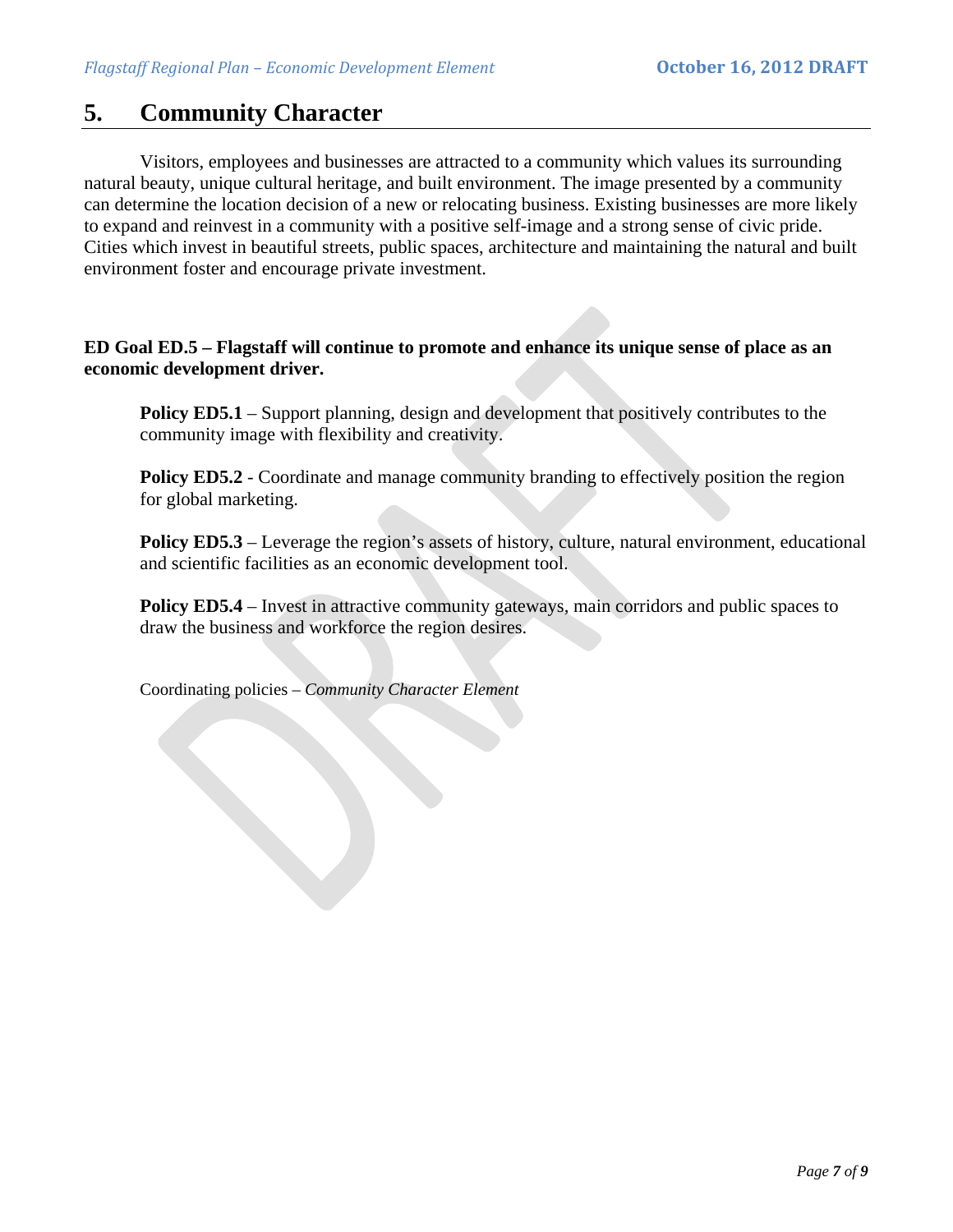# **6. Activity Centers**

**Designated activity centers** for industrial, industrial park, Business Park, intermodal facilities, mixed-use, collaborative business incubators, and employment centers **will focus public investment for needed infrastructure and connectivity**. Understanding how the activity center currently exists, what the potential market supports, what the potential density might be, and what infrastructure is needed to make this happen will help the stakeholders, decision-makers, developers, and businesses work in concert to collaboratively invest in the region's concentrated centers of activity. Within the region there are both rural and urban centers which are suitable for different levels of activity and have different levels of services available.

### **ED Goal ED.6 – Promote the continued physical and economic viability of the region's commercial districts by focusing investment on existing and new activity centers.**

Policy ED.6.1 - The local municipalities will promote higher density development in targeted areas where economically viable and desired by the public.

Policy ED.6.2 – Endorse efficiency of infrastructure with compact development within targeted activity centers.

#### **See Activity Center Types in land use section.**

Activity Centers identified as needing infrastructure (and possibly redevelopment) to reach potential:

### **Regional Centers:**

#### **URBAN**

- **Historic Downtown Flagstaff Central District**
- Fourth Street Activity Corridor *civic, education, healthcare, retail and residential* **SUBURBAN** 
	- Milton Road (University Center) – *redevelopment needs retail and residential*
	- Butler Avenue: Sawmill to Little America *tourism, retail / restaurant, industry / jobs*
	- **Flagstaff Mall and Auto mall**

### **Neighborhood Centers:**

#### **URBAN**

- Fourth Street,  $7<sup>th</sup>$  to Cedar  **Humphrey's Basha's Center (connected to FMC)**
- **SUBURBAN** 
	- Woodlands Village / Wal Mart plaza Cedar Safeway Shopping Center
	- **Butler / Fourth**

#### **RURAL**

- 89A / Silver Saddle Townsend Winono / Slayton Ranch Rd
- **Ft. Valley Road / Peakview Kachina**

#### **Employment Centers:**

- Airport Business Park FMC Medical Campus Ft. Valley Cultural Corridor
- Innovation Mesa Northern Arizona University Bellemont